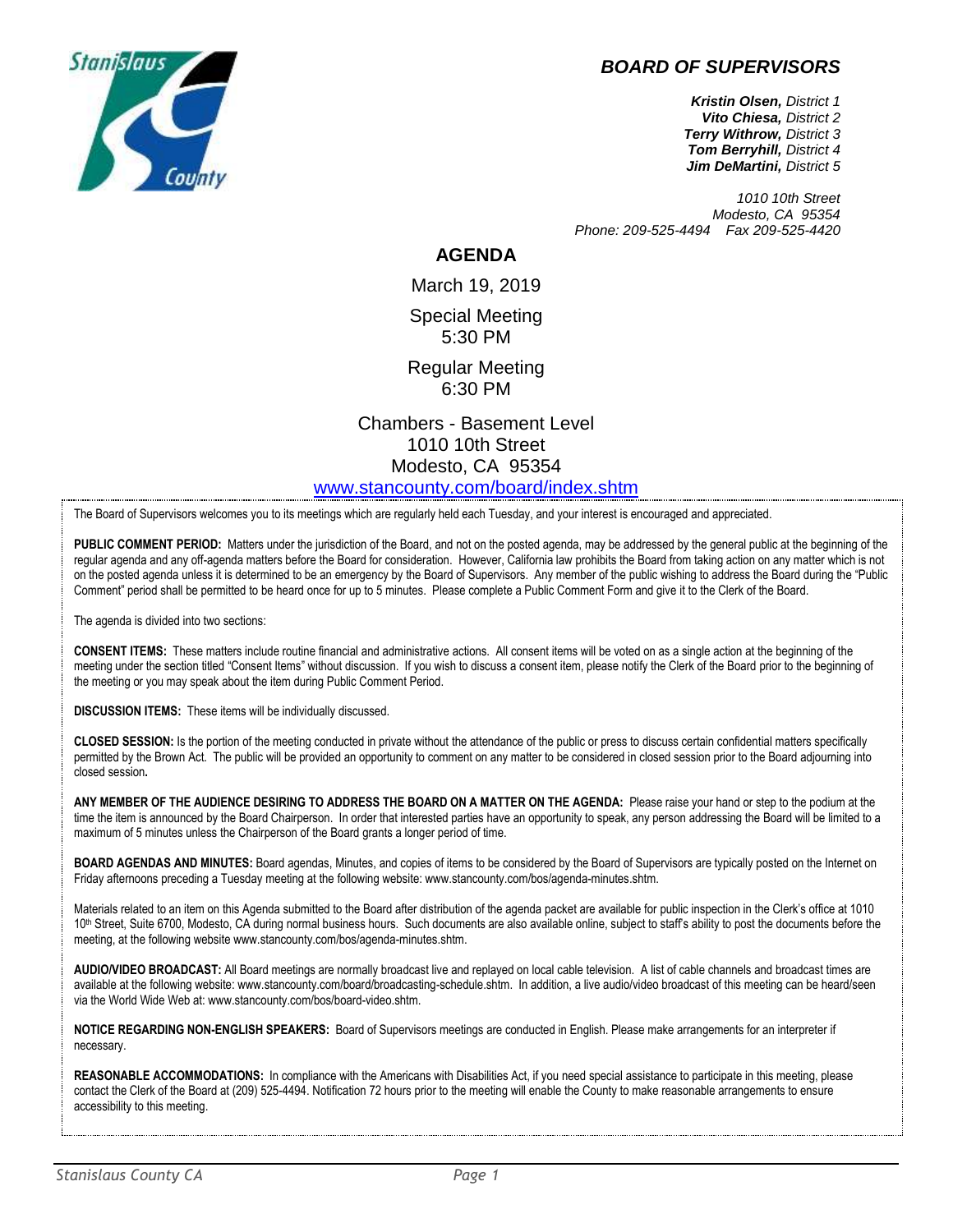## **Special Meeting 5:30 PM**

1. Closed Session: Conference with Legal Counsel - Existing Litigation: Two Cases: City of Patterson v. County of Stanislaus, et al., Stanislaus County Superior Court Case No. CV18004195. City of Newman v. County of Stanislaus, et al., Stanislaus County Superior Court Case No. CV18004193. Government Code Section 54956.9(d)(1)

## **Regular Meeting 6:30 PM**

- 2. Pledge Allegiance to the Flag
- 3. Invocation
- 4. Public Comment Period
- 5. Consent Calendar
	- A. Miscellaneous
		- 1. Approval of the Minutes for March 5, 2019 [\(View Item\)](http://stancounty.com/bos/minutes/2019/min03-05-19.pdf)
		- 2. Approval to Proclaim March 2019 as Bleeding Disorders Awareness Month in Stanislaus County [\(View Item\)](http://stancounty.com/bos/agenda/2019/20190319/A02.pdf)
		- 3. Approval to Proclaim the Week of April 7, 2019 to April 13, 2019 as Stanislaus County Library Week in Conjunction with National Library Week [\(View Item\)](http://stancounty.com/bos/agenda/2019/20190319/A03.pdf)
		- 4. Approval of Appointment of Laurie Daily-Johnson to the Stanislaus Animal Services Agency Advisory Committee [\(View Item\)](http://stancounty.com/bos/agenda/2019/20190319/A04.pdf)
		- 5. Approval of Appointment of Paul T. Rivera to the Oakdale Rural Fire Protection District [\(View Item\)](http://stancounty.com/bos/agenda/2019/20190319/A05.pdf)
		- 6. Approval of Appointment of Erika E. Durrer to the Stanislaus County Water Advisory Committee [\(View Item\)](http://stancounty.com/bos/agenda/2019/20190319/A06.pdf)
		- 7. Approval of Appointment of Becky Arellano, Elizabeth Talbott, Cynthia Homen, Steven Hallam and Thomas Powell to the Stanislaus County Economic Development Action Committee [\(View Item\)](http://stancounty.com/bos/agenda/2019/20190319/A07.pdf)
		- 8. Approval of Appointment of Charles Dossett, Scott Kuykendall, and Lynis Croslin Chaffey to the Stanislaus County Workforce Development Board [\(View Item\)](http://stancounty.com/bos/agenda/2019/20190319/A08.pdf)
		- 9. Approval of Appointment of Lonnie Statzer to the Stanislaus County Local Task Force on Solid Waste Management [\(View Item\)](http://stancounty.com/bos/agenda/2019/20190319/A09.pdf)
		- 10. Approval of Appointment of Thomas Boze to the Law Library Board of Trustees [\(View Item\)](http://stancounty.com/bos/agenda/2019/20190319/A10.pdf)
		- 11. Acceptance of the Resignation of Carla Doshas from the Knights Ferry Municipal Advisory Council [\(View Item\)](http://stancounty.com/bos/agenda/2019/20190319/A11.pdf)
		- 12. Acceptance of the Resignation of Rafael Rodriguez from the Empire Municipal Advisory Council [\(View Item\)](http://stancounty.com/bos/agenda/2019/20190319/A12.pdf)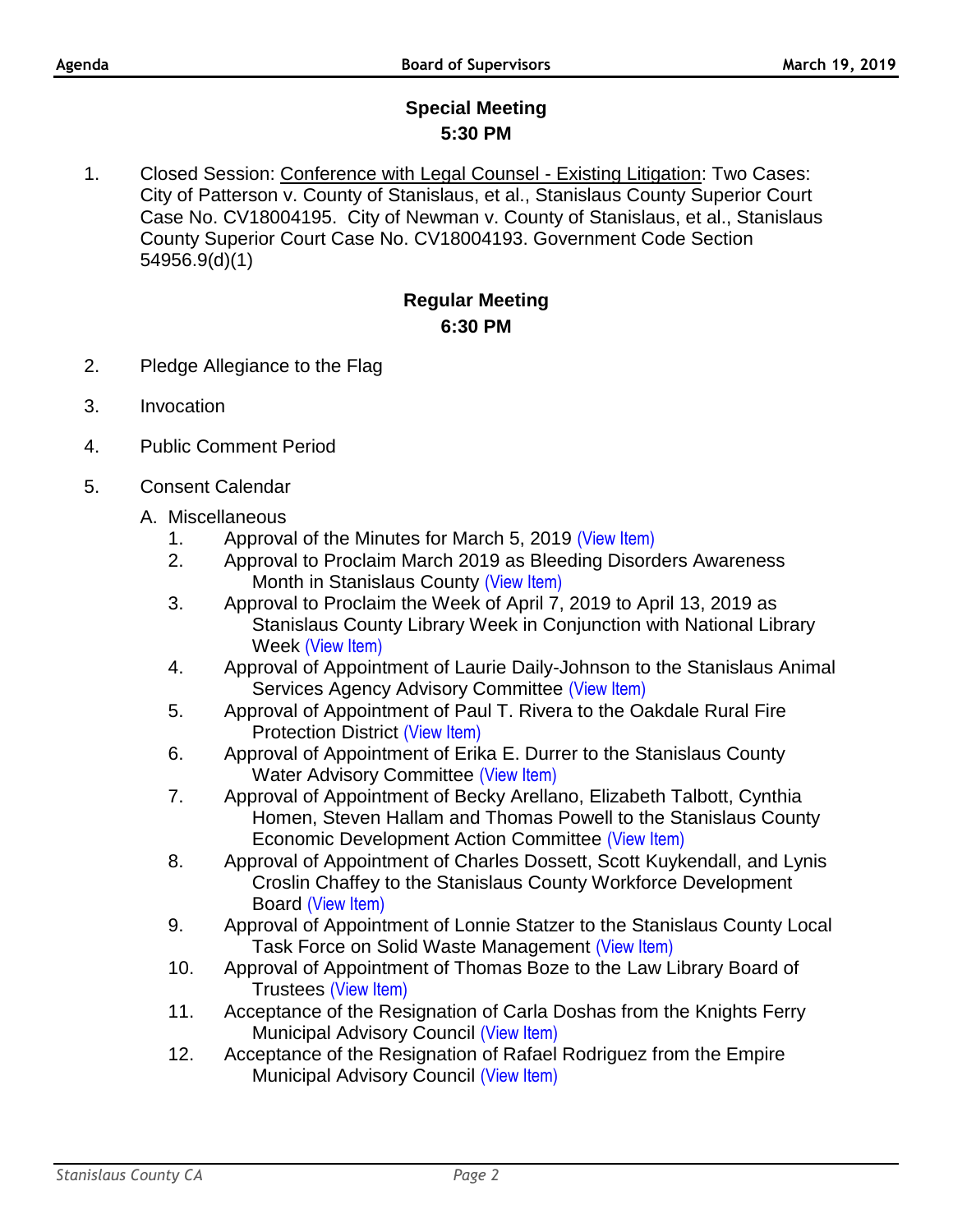- B. Chief Executive Office
	- 1. Approval for the Sheriff Department's Civil Division to Accept E-Payments for Civil Service Fees - Sheriff [\(View Item\)](http://stancounty.com/bos/agenda/2019/20190319/B01.pdf)
	- 2. Approval to Use Up to \$25,500 in Community Development Funds to Install a Security Fence at the Stanislaus County Police Activities League Office Located at 1325 Beverly Drive, Modesto, California and Authorization to Negotiate an Agreement with the City of Modesto – Chief Executive Office [\(View Item\)](http://stancounty.com/bos/agenda/2019/20190319/B02.pdf)
	- 3. Approval to Apply for the Child Advocacy Center Program Subaward Grant from the California Governor's Office of Emergency Services, Victim Services and Public Safety Branch Children's Unit, and Accept if Awarded, the Allocation of \$200,000 for a One-Year Period Ending March 31, 2020 – Community Services Agency [\(View Item\)](http://stancounty.com/bos/agenda/2019/20190319/B03.pdf)
	- 4. Approval of an Amendment to the Full Service Partnership Agreement with Turning Point Community Programs, Inc., for the Provision of a Triage Support Team and the Approval of an Amendment to the Children's Crisis Intervention Program Agreement with Aspiranet for the Provision of the Triage Linkage and Coordination Program – Behavioral Health & Recovery Services [\(View Item\)](http://stancounty.com/bos/agenda/2019/20190319/B04.pdf)
	- 5. Approval to Award a Professional Design Services Agreement to Kitchell CEM, Inc. of Sacramento, California for the Design of the Heating, Ventilation and Air-Conditioning Systems Replacement at 1021 I Street in Modesto – General Services Agency [\(View Item\)](http://stancounty.com/bos/agenda/2019/20190319/B05.pdf)
	- 6. Approval to Apply For and Accept Grant Funding from the California State Library's to Augment the Stanislaus County Library's Literacy Services to Include Family Literacy - Library [\(View Item\)](http://stancounty.com/bos/agenda/2019/20190319/B06.pdf)
	- 7. Approval to Adopt the Property Tax Administration Cost Recovery Plan for use in Fiscal Year 2018-2019 – Auditor-Controller [\(View Item\)](http://stancounty.com/bos/agenda/2019/20190319/B07.pdf)
	- 8. Approval to Use of Up to \$10,000 in Community Development Funds to Support Stanislaus Partners in Education Programs – Chief Executive Office [\(View Item\)](http://stancounty.com/bos/agenda/2019/20190319/B08.pdf)
	- 9. Approval of an Exclusive Use Agreement/Permit with One World, to Hold a Water Lantern Festival at Woodward Reservoir Regional Park on Saturday, May 4, 2019, and Find the Project Categorically Exempt From the California Environmental Quality Act – Parks and Recreation [\(View Item\)](http://stancounty.com/bos/agenda/2019/20190319/B09.pdf)
	- 10. Approval to Enter Into an Agreement with the California Secretary of State for Help America Vote Act (HAVA) Federal Funding Provided by the U.S. Election Assistance Commission for Complying with the Requirements of Section 101 of HAVA for the Improvement of the Administration of Elections – Elections [\(View Item\)](http://stancounty.com/bos/agenda/2019/20190319/B10.pdf)
	- 11. Approval to Enter Into an Agreement with the California Secretary of State for Help America Vote Act (HAVA) Federal Funding Provided by the U.S. Election Assistance Commission for County Efforts to Improve Cyber Security and Infrastructure Related to VoteCal – Elections [\(View Item\)](http://stancounty.com/bos/agenda/2019/20190319/B11.pdf)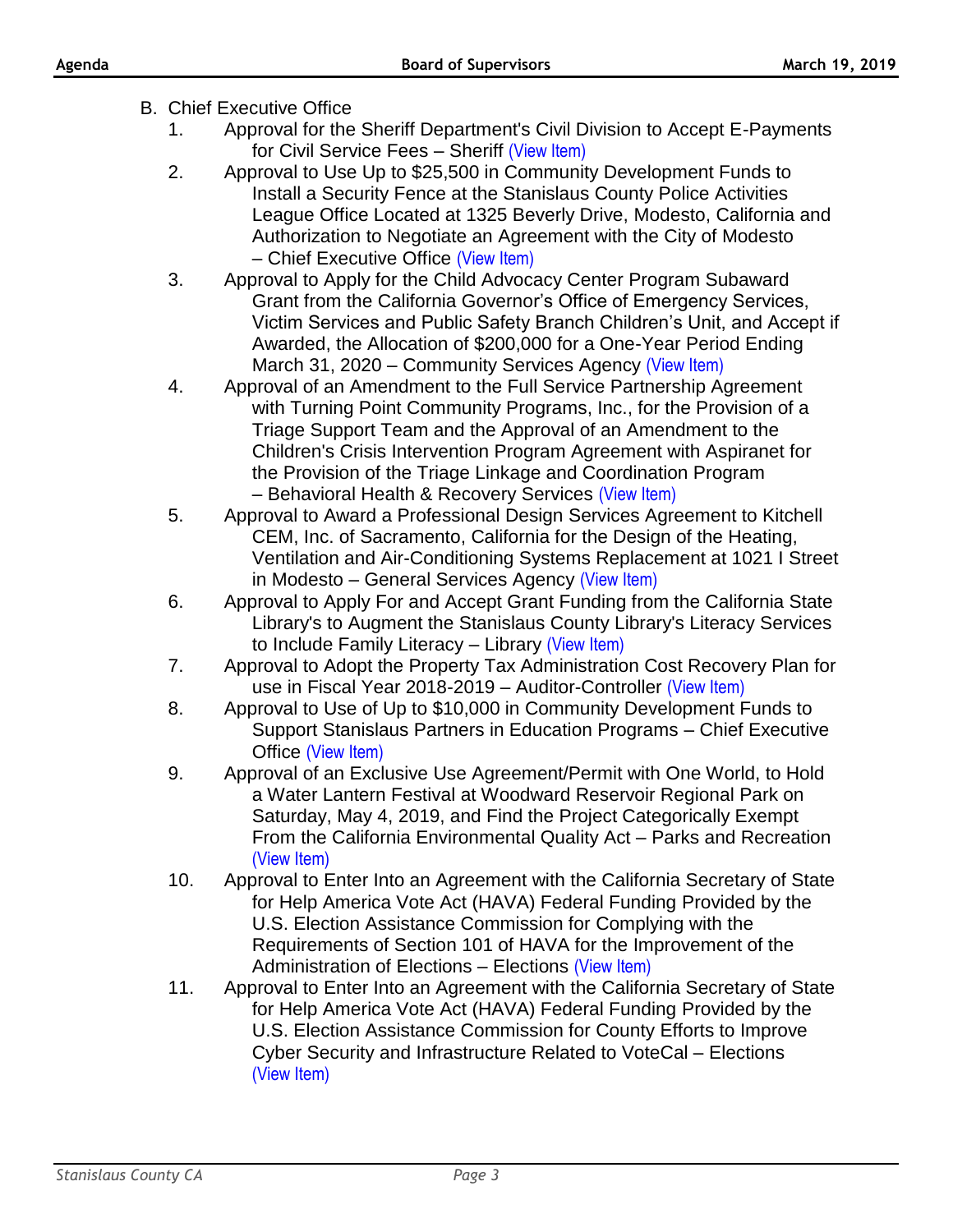- 12. Acceptance of the Sixteenth Update in Accordance with Public Contract Code Sections 20134 and 22050 for Emergency Remediation/Repairs at 10th Street Place, to Repair Water Damage and Restore Essential Government Operations – Chief Executive Office [\(View Item\)](http://stancounty.com/bos/agenda/2019/20190319/B12.pdf)
- 13. Approval of the First Update on the Homeless Facility Plan and Partnership between the County, the City of Modesto and The Salvation Army in Accordance with the Provisions of the Public Contract Code and Related Matters – Chief Executive Office [\(View Item\)](http://stancounty.com/bos/agenda/2019/20190319/B13.pdf)
- C. Department of Public Works
	- 1. Approval to Amend the Contribution Agreement Between the County of Stanislaus and the City of Patterson for the Project Approval and Environmental Document Phase of the Sperry Road Interchange Project and Approval to Amend the Professional Design Services Agreement with NCM Engineering [\(View Item\)](http://stancounty.com/bos/agenda/2019/20190319/C01.pdf)
	- 2. Approval to Transfer Title of the Stanislaus County Owned Parcel Identified as Assessor's Parcel Number (APN) 067-016-022 to the City of Modesto, Located on Scenic Bend East of the Intersection of Scenic Drive and El Vista Avenue [\(View Item\)](http://stancounty.com/bos/agenda/2019/20190319/C02.pdf)
	- 3. Approval to Amend the Agreement for Engineering Services with O'Dell Engineering of Modesto, California, for the County Corporation Yard Security Wall Project [\(View Item\)](http://stancounty.com/bos/agenda/2019/20190319/C03.pdf)
- D. Department of Planning and Community Development
	- 1. Approval to Open a 30-Day Public Review Period and Set a Public Hearing for the April 30, 2019, 9:00 A.M. Meeting to Consider Approval of the Stanislaus Urban County's Fiscal Year 2019-2020 Annual Action Plan (AAP) [\(View Item\)](http://stancounty.com/bos/agenda/2019/20190319/D01.pdf)
	- 2. Acceptance of the Annual Progress Report for the Stanislaus County Housing Element for the Calendar Year 2018 Covering the Entire Stanislaus County Unincorporated Area [\(View Item\)](http://stancounty.com/bos/agenda/2019/20190319/D02.pdf)
	- 3. Approval to Set a Public Hearing on April 2, 2019, at the 9:00 a.m. Meeting, to Consider Planning Commission's Recommendation for Approval of Rezone Application No. PLN2016-0071, Wells Avenue RV & Self-Storage, Located at 418 Wells Avenue, West of McHenry Avenue, South of Pelandale Avenue, in the Modesto Area, and Adoption of a Mitigated Negative Declaration [\(View Item\)](http://stancounty.com/bos/agenda/2019/20190319/D03.pdf)
	- 4. Approval to Set a Public Hearing on April 2, 2019, at the 9:00 a.m. Meeting, to Consider the Planning Commission's Recommendation for Approval of Use Permit and Development Agreement Application No. PLN2018-0108, MDF Farms, Located at 16218 Sycamore Avenue, Between Fig and Orange Avenues, in the Patterson Area [\(View Item\)](http://stancounty.com/bos/agenda/2019/20190319/D04.pdf)
- E. County Counsel
- 6. Discussion Items
	- 1. Approval for the District Attorney to Accept a Grant Award in the amount of \$1,021,044 from the California Governor's Office of Emergency Services Victim/Witness Assistance Program for Federal Fiscal Year 2018-2019 – District Attorney [\(View Item\)](http://stancounty.com/bos/agenda/2019/20190319/DIS01.pdf)